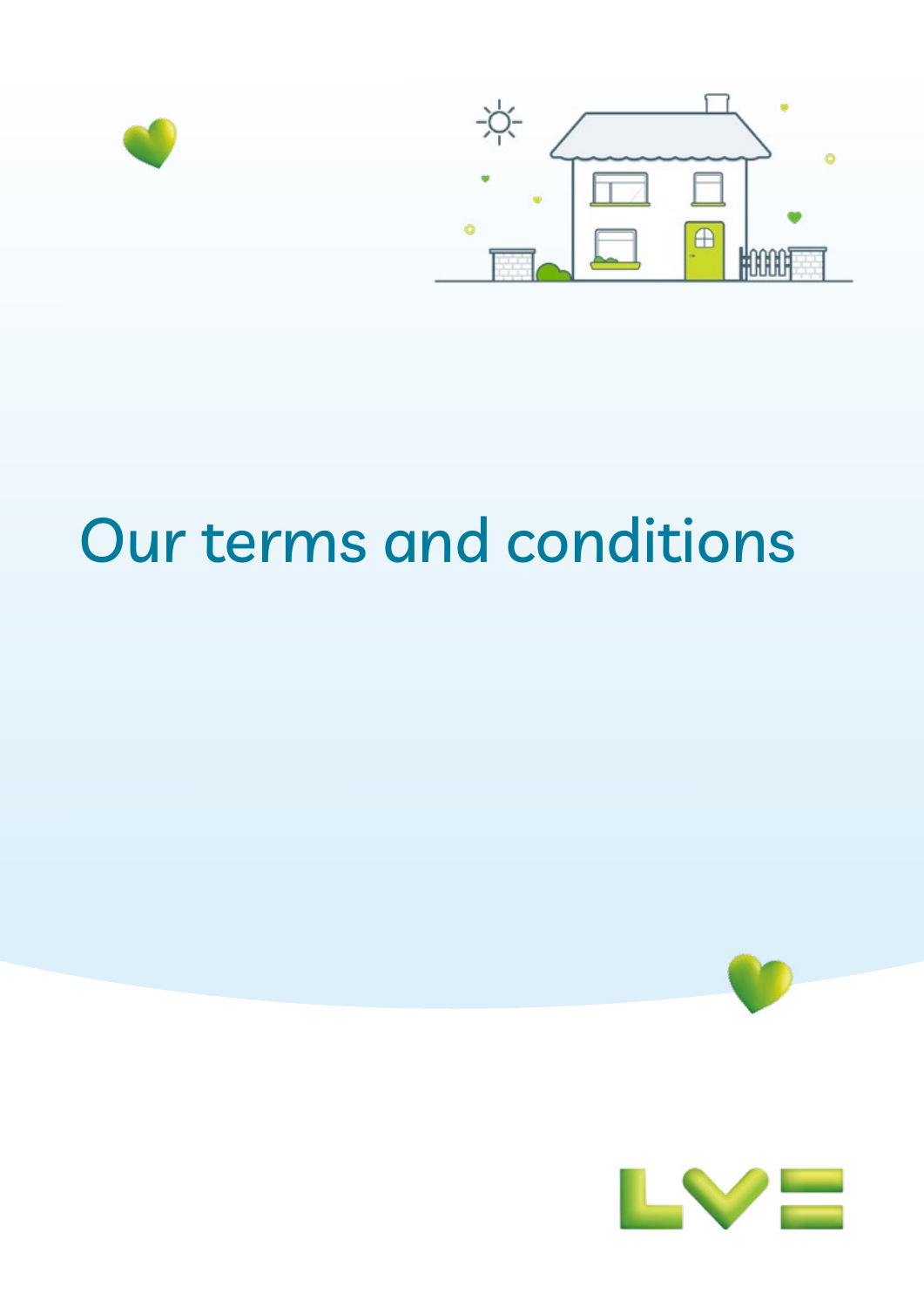<span id="page-1-0"></span>

Thanks for choosing LV= home insurance.

These terms and conditions should be kept safe with all the documents we've sent you for an overall view of your policy.

This product meets the demands and needs of someone looking to insure their home buildings and/or home contents. The level of cover and any optional extras you've chosen will be shown on your personal details and your cover and limits. We haven't given you any advice or recommendations as to whether this product meets your specific insurance requirements. You should review your insurance requirements on a regular basis.

Just so you know - our staff are paid a salary and may receive an annual bonus, but these are not directly influenced by your decision to purchase this policy.

All communications will be in English. You can get this and other documents from us in Braille, large Print or audiotape by contacting us.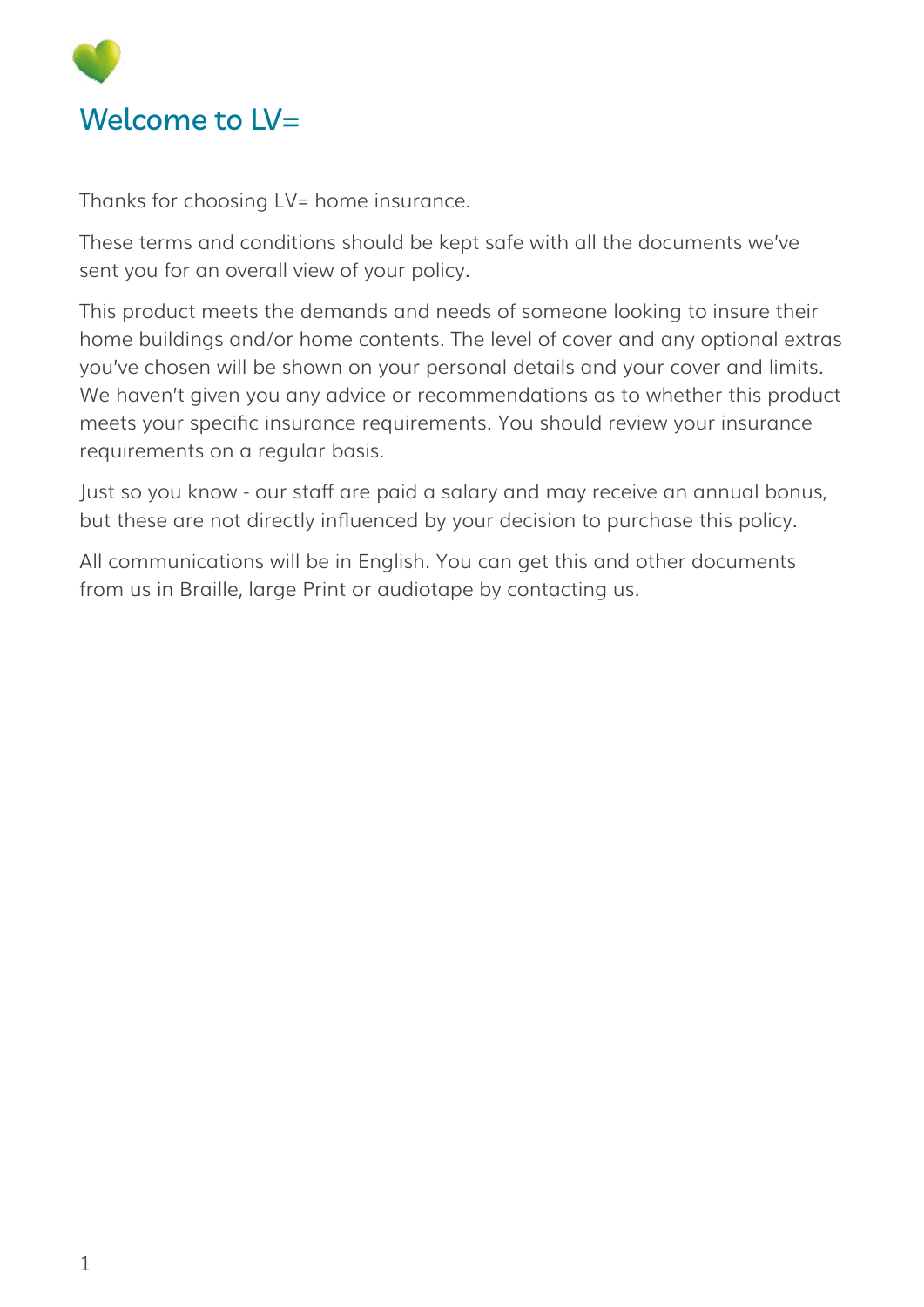# **Contents**

| Welcome to $LV=$                | 1            |
|---------------------------------|--------------|
| Your insurance policy           | 3            |
| Useful information              | 4            |
| <b>Helplines</b>                | 5            |
| Definitions                     | 6            |
| General exceptions              | $\mathsf{Q}$ |
| General conditions              | 10           |
| How will my claim be settled    | 15           |
| A summary of our privacy policy | 17           |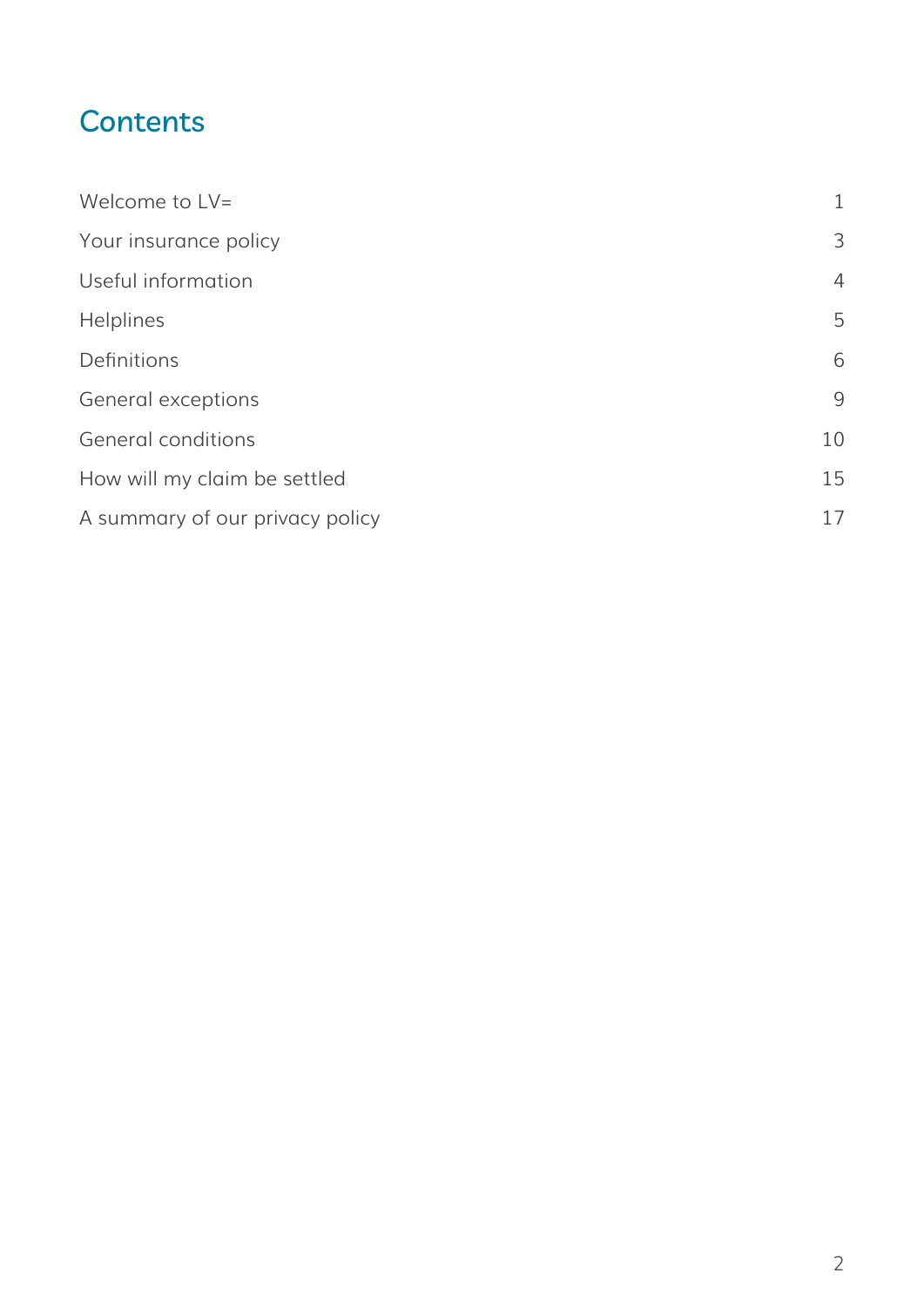

## <span id="page-3-0"></span>Your insurance policy

Please read this terms and conditions booklet along with your personal details and your cover and limits as one document.

Your personal details along with your cover and limits all make up your contract with us. You've paid for us to give you insurance based on the details in your contract for the period on your personal details.

Your policy is underwritten by Liverpool Victoria Insurance Company Ltd.

#### **Our commitment to you**

We'll always:

- give you clear and correct information;
- be fair and reasonable;
- act as quickly as we can.

#### **Giving us the correct information**

It's important you give us correct information as we could cancel your insurance back to the start date and/or not pay a claim if you don't. Please check your documents and let us know if you think anything is wrong or doesn't seem right. If you're not sure whether you need to tell us about something, please ask.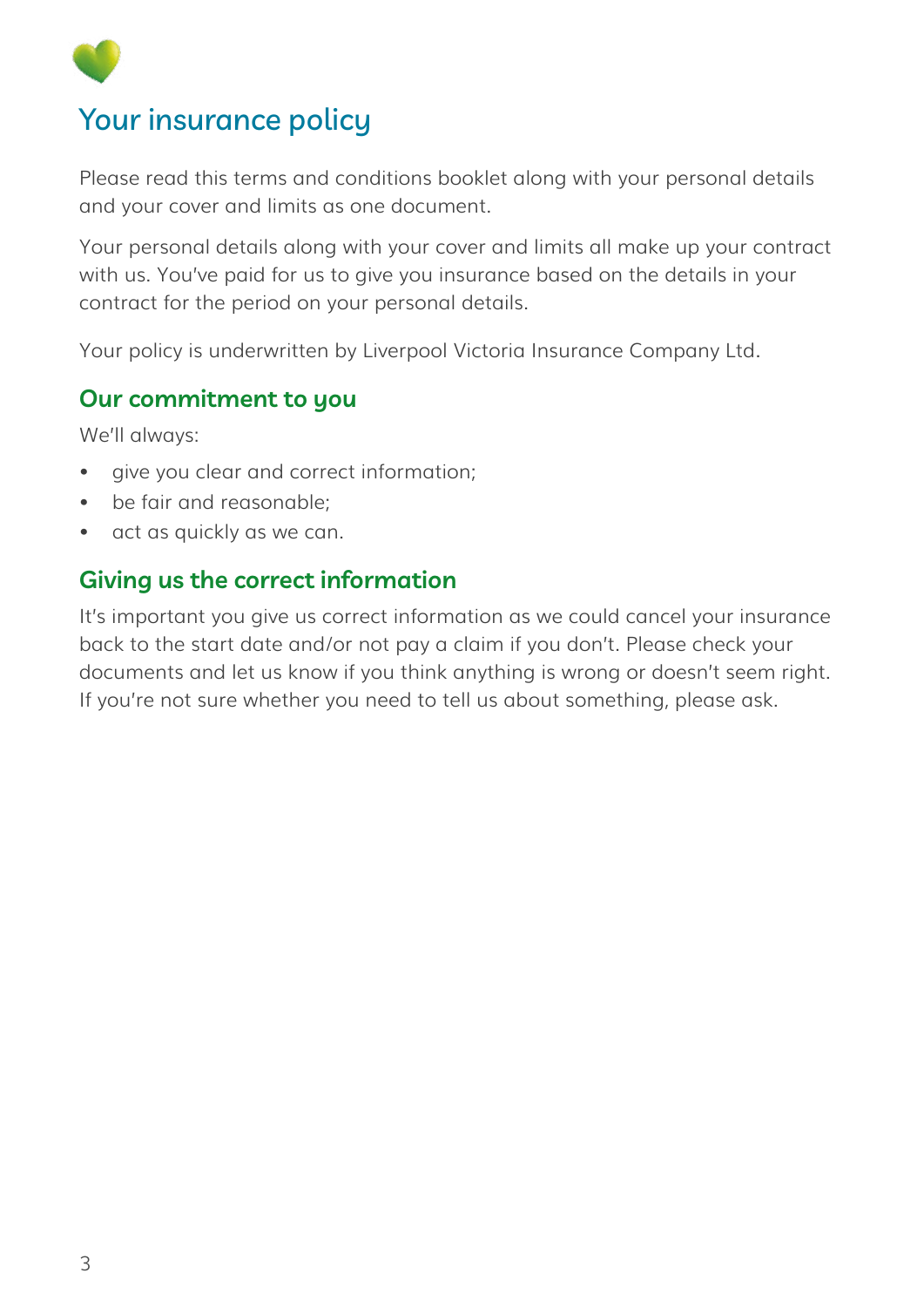# <span id="page-4-0"></span>Useful information

#### **If you need to make a claim**

- If your property is stolen or vandalised, report this to the police first and note the crime reference number. We'll need the number when you call us;
- Speak to us before you make arrangements to repair or replace.

#### **If you need to make a complaint**

If you're not happy for any reason, we want to make sure things are put right. Please either call us on **0800 756 8888**, for Text Phone, dial 18001 first or email **[GIFeedback@LV.co.uk](mailto:GIFeedback%40LV.co.uk%20?subject=)** or write to the Customer Relations Manager, LV=, County Gates, Bournemouth, BH1 2NF. Please quote your policy number in all correspondence.

More information can be found on **[lv.com/insurance/complaints](http://lv.com/insurance/complaints)**. We can also send you our complaints procedure in the post.

If you're not happy with the outcome of your complaint, you can contact the Financial Ombudsman Service within 6 months of receiving our final response letter.

Phone: **0800 023 4567**or for more information, please visit **[financial-ombudsman.org.uk](http://financial-ombudsman.org.uk)**. Making a complaint will not affect your right to take legal action.

#### **What happens if we can't meet our liabilities?**

If we can't meet our liabilities, you may be able to claim from the Financial Services Compensation Scheme (FSCS). There are different levels of compensation depending on what kind of insurance you have. Home insurance is covered for 90% of the claim as it's a non-compulsory insurance product.

Please visit **[fscs.org.uk](http://fscs.org.uk)** for more information.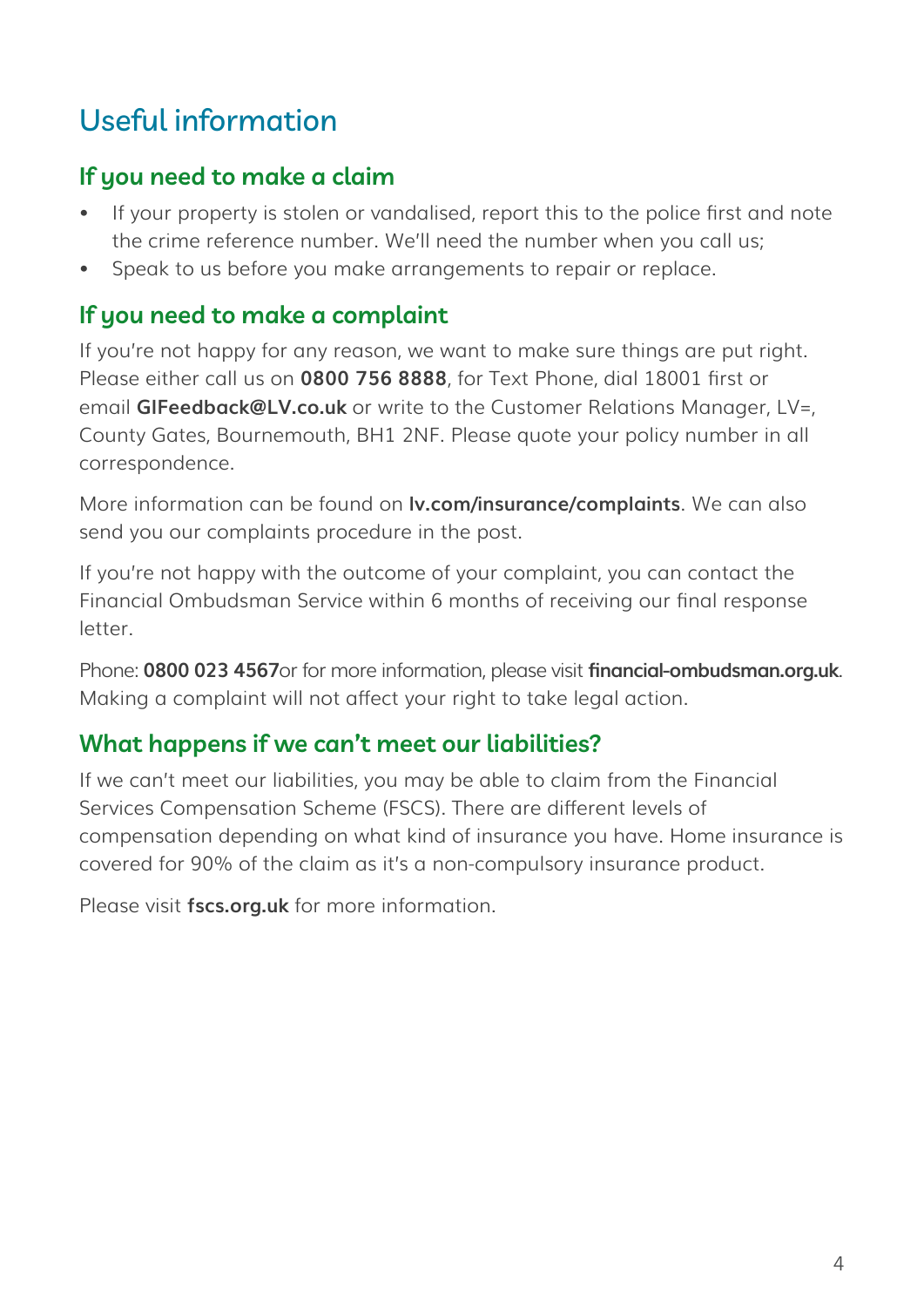<span id="page-5-0"></span>

#### **If you have a domestic emergency**

#### **0800 028 5988** (24 hours a day, 365 days a year)

If there's a domestic emergency at home, such as a blocked toilet, hot water or heating is not working, call our domestic emergency assistance helpline. A trained operator will help and advise you. If required, they'll arrange for emergency assistance or repairs - you'll be responsible for paying the tradesperson's charges and any other costs. If the damage is covered by your home insurance policy or our optional home emergency cover, you may be able to claim these costs.

#### **Legal advice**

#### **0800 028 5411** (24 hours a day, 365 days a year)

Our confidential legal advice helpline is provided by one of our approved suppliers who are authorised and regulated by the Solicitors Regulation Authority. The helpline will only give advice, any legal fees and expenses you may incur if you follow the advice is not covered. If you buy our optional Legal expenses insurance, your legal fees and expenses will be covered.

#### **Identity fraud assistance**

#### **0800 028 5447** (24 hours a day, 365 days a year)

If you need confidential advice on any matter relating to identity fraud for you or your family, call our experts. If you're a victim of identity fraud in the UK, a personal case handler will work with you to resolve the situation.

Please note, this service doesn't cover any financial loss or costs you may incur.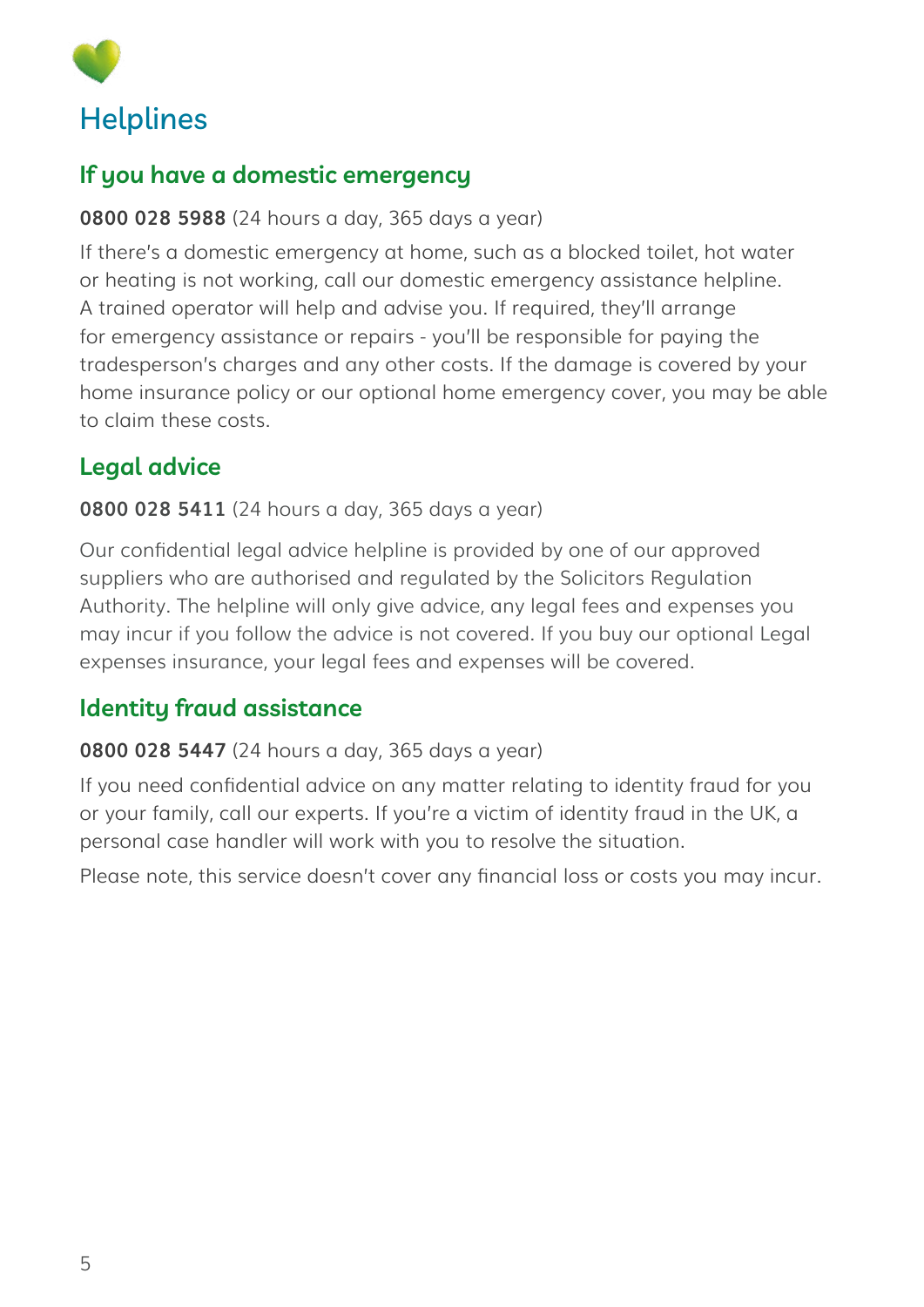# <span id="page-6-0"></span>Definitions

Wherever these definitions appear in this booklet, your personal details and your cover and limits, they have the same meaning.

| <b>Accidental damage</b>  | damage caused suddenly by external means which is not<br>expected and not deliberate.                                                                                                                                                                                                                                                                                                                                                                                                                                                                                                                                                                                                                                                                                                                                                             |
|---------------------------|---------------------------------------------------------------------------------------------------------------------------------------------------------------------------------------------------------------------------------------------------------------------------------------------------------------------------------------------------------------------------------------------------------------------------------------------------------------------------------------------------------------------------------------------------------------------------------------------------------------------------------------------------------------------------------------------------------------------------------------------------------------------------------------------------------------------------------------------------|
| <b>Buildings</b>          | the structure of your home, that belong to you and you're<br>legally responsible for, including:<br>permanent fixture and fittings;<br>$\bullet$<br>bathroom suites, such as baths, basins, bidets, toilets<br>$\bullet$<br>and showers:<br>walls, gates, fences but not vegetation such as hedges,<br>$\bullet$<br>lawns and trees:<br>swimming pools, permanently fitted hot tubs and<br>$\bullet$<br>tennis courts:<br>drives, footpaths, patios and terraces;<br>$\bullet$<br>permanently sited septic tanks and fixed central<br>$\bullet$<br>heating, gas or oil tanks.                                                                                                                                                                                                                                                                     |
| <b>Business equipment</b> | furniture and office equipment (e.g. computers, printers,<br>photo-copiers but not stock, materials and tools), used<br>for business purposes.                                                                                                                                                                                                                                                                                                                                                                                                                                                                                                                                                                                                                                                                                                    |
| <b>Claim</b>              | a single loss or series of losses arising from one incident<br>or illness.                                                                                                                                                                                                                                                                                                                                                                                                                                                                                                                                                                                                                                                                                                                                                                        |
| <b>Contents</b>           | contents are the following property belonging to you or<br>your family or which you or your family are legally<br>responsible for when inside your home:<br>household goods;<br>$\bullet$<br>valuables, but not more than the limit on your<br>$\bullet$<br>personal details and/or your cover and limits;<br>home entertainment equipment;<br>$\bullet$<br>business equipment, but not more than the limit on<br>$\bullet$<br>your cover and limits;<br>money and credit cards but not more than the limit on<br>$\bullet$<br>your cover and limits;<br>bikes;<br>$\bullet$<br>TV and radio aerials, satellite dishes and their fittings.<br>contents are not:<br>motor vehicles (including motorbikes, quad bikes and<br>$\qquad \qquad \bullet$<br>motorised scooters), caravans, trailers, watercraft,<br>aircraft and all their accessories; |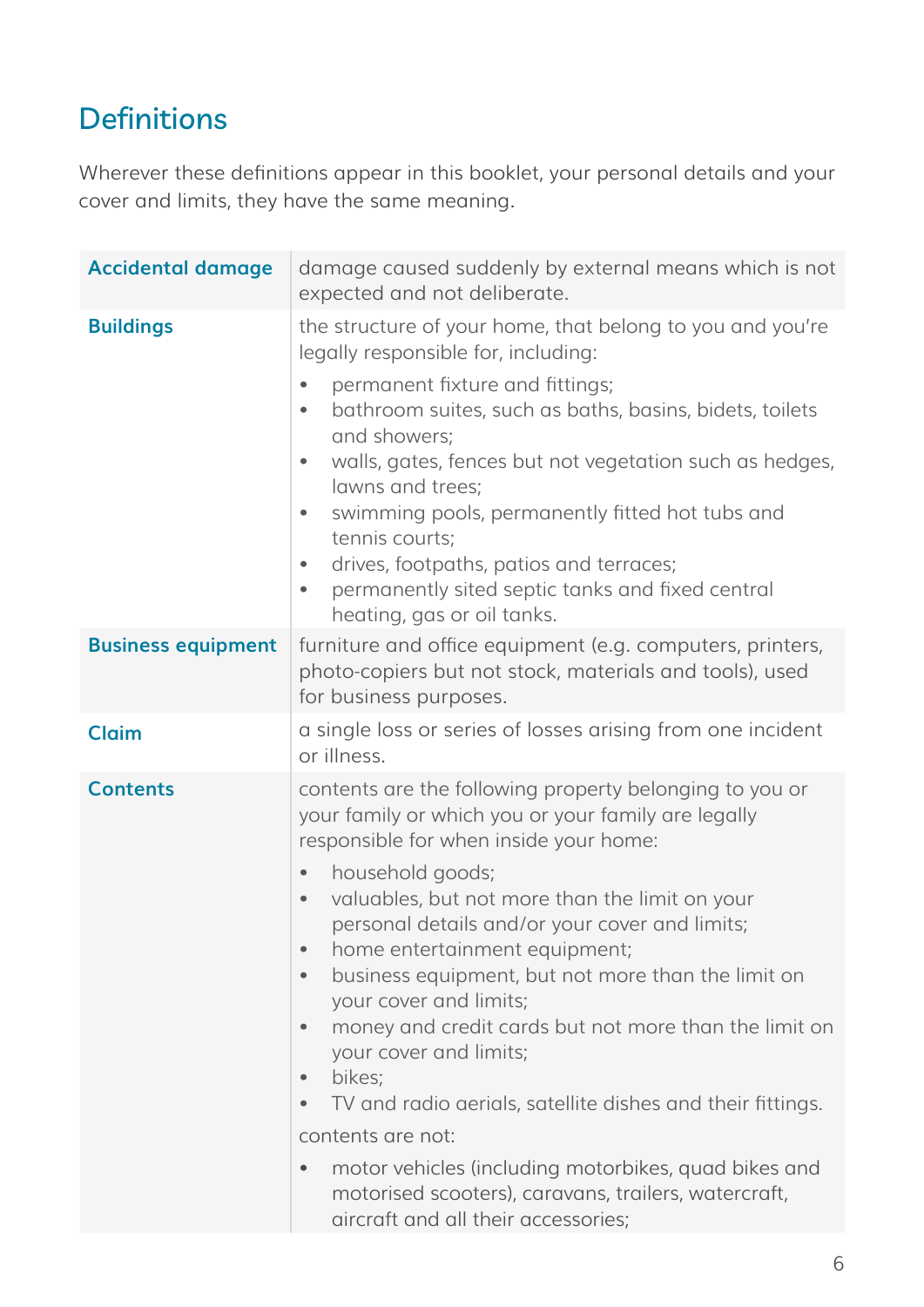

| Contents -<br>continued                    | animals;<br>$\bullet$<br>business stock, tools or materials used for business to<br>any extent;<br>any part of the structure of your home, including<br>$\bullet$<br>decorations or permanent fixtures and fittings.                                                                  |
|--------------------------------------------|---------------------------------------------------------------------------------------------------------------------------------------------------------------------------------------------------------------------------------------------------------------------------------------|
| <b>Contract</b>                            | this booklet, your personal details and your cover and<br>limits.                                                                                                                                                                                                                     |
| <b>Domestic employee</b>                   | a person employed by you to carry out domestic duties<br>at your home, such as cleaning, gardening or looking<br>after your children.                                                                                                                                                 |
| <b>Excess</b>                              | the first amount of any claim which you must pay. The<br>excess is shown on your personal details.                                                                                                                                                                                    |
| <b>Family</b>                              | you, your spouse/partner and any other relatives or any<br>other person, who is not a paying guest, all permanently<br>living within your home.                                                                                                                                       |
| <b>Heave</b>                               | upward movement of ground.                                                                                                                                                                                                                                                            |
| Home                                       | the private property at the address shown on your<br>personal details, together with its garages and<br>outbuildings.                                                                                                                                                                 |
| Home<br>entertainment<br>equipment         | radios, televisions, digital, cable and satellite decoders/<br>receivers, home computers, laptops, tablets, notebooks,<br>e-readers and games consoles, video, DVD, record, tape<br>and CD players.                                                                                   |
| <b>Identity fraud</b>                      | a person or group of people knowingly using your<br>personal information without your authorisation, to<br>commit a crime.                                                                                                                                                            |
| <b>Landslip</b>                            | movement of ground down a slope.                                                                                                                                                                                                                                                      |
| Limit of cover                             | the most we'll pay for any claim.                                                                                                                                                                                                                                                     |
| <b>Money</b>                               | cash, cheques, postal and money orders, bankers' drafts,<br>luncheon vouchers, saving stamps and certificates,<br>bonds, current postage stamps, travellers cheques, travel<br>tickets, season tickets and gift tokens belonging to, or the<br>responsibility of, you or your family. |
| <b>Our terms and</b><br>conditions booklet | this booklet.                                                                                                                                                                                                                                                                         |
| <b>Partner</b>                             | your husband, wife, civil partner or partner you are<br>permanently living with.                                                                                                                                                                                                      |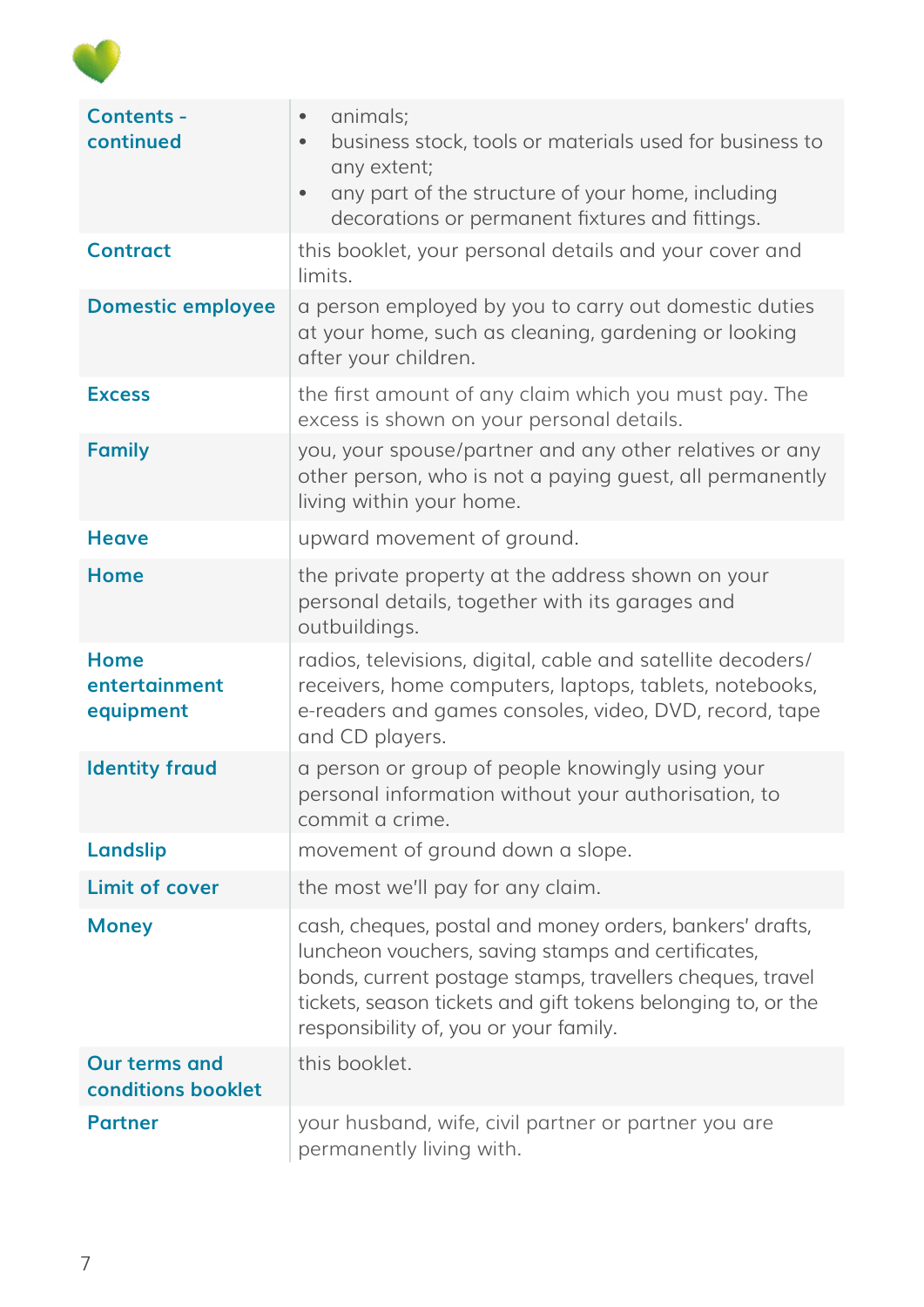| <b>Paying guests</b>       | a person who is not part of your family and who pays<br>you for staying in your property, this includes lodgers<br>and tenants.                                                                                                                                                                                                                                                                                                                                                                                                                                                                       |
|----------------------------|-------------------------------------------------------------------------------------------------------------------------------------------------------------------------------------------------------------------------------------------------------------------------------------------------------------------------------------------------------------------------------------------------------------------------------------------------------------------------------------------------------------------------------------------------------------------------------------------------------|
| <b>Period of Insurance</b> | the length of time the contract applies for. This is shown<br>on your personal details.                                                                                                                                                                                                                                                                                                                                                                                                                                                                                                               |
| <b>Personal belongings</b> | items you would normally wear or carry including money<br>and credit cards belonging to you or your family or which<br>you or your family are legally responsible for.<br>Personal belongings are not:<br>motor vehicles (including motorbikes, quad bikes and<br>$\bullet$<br>motorised scooters), caravans, trailers, watercraft,<br>gircraft and all their accessories:<br>business stock, tools or materials used for business to<br>$\bullet$<br>any extent;<br>animals:<br>$\bullet$<br>bicycles or their accessories;<br>$\bullet$<br>furniture, furnishings and household goods.<br>$\bullet$ |
| Policyholder               | the person on your personal details named as the<br>policyholder. This person is who we'll correspond with<br>and is responsible for the policy, including paying the<br>premium.                                                                                                                                                                                                                                                                                                                                                                                                                     |
| <b>Settlement</b>          | downward movement of the ground as a result of<br>normal compaction of the soil by the weight of the<br>buildings within 10 years of construction.                                                                                                                                                                                                                                                                                                                                                                                                                                                    |
| <b>Subsidence</b>          | downward movement of ground other than by<br>settlement.                                                                                                                                                                                                                                                                                                                                                                                                                                                                                                                                              |
| <b>Unoccupied</b>          | not lived in by you or your family, for more than 60 days<br>in a row, or doesn't have enough furniture or services for<br>normal living purposes.<br>By lived in we mean stayed in and slept overnight for at<br>least 2 nights in a row each week.                                                                                                                                                                                                                                                                                                                                                  |
| <b>Valuables</b>           | jewellery, watches, furs, items made of gold, silver and<br>other precious metals, pictures and other works of art,<br>stamp, coin and medal collections.                                                                                                                                                                                                                                                                                                                                                                                                                                             |
| <b>Wear and tear</b>       | gradual and/or unavoidable damage caused by general<br>use over time.                                                                                                                                                                                                                                                                                                                                                                                                                                                                                                                                 |
| We, our, us                | Liverpool Victoria Insurance Company Ltd.                                                                                                                                                                                                                                                                                                                                                                                                                                                                                                                                                             |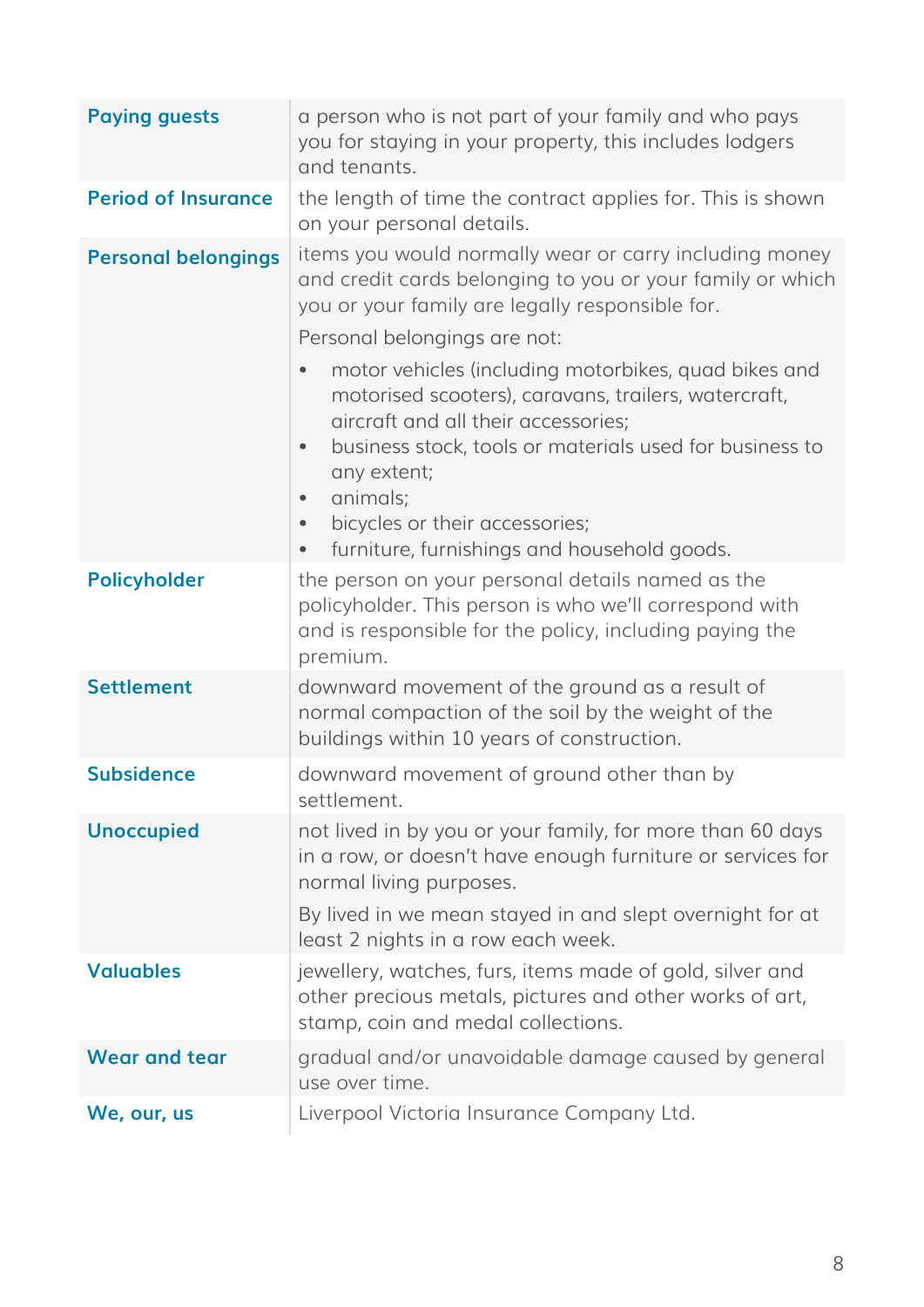

| Your cover and<br>limits        | this document forms part of your contract with us and<br>includes:<br>details of cover:<br>any exclusions and/or limits that apply.                                                                                                             |
|---------------------------------|-------------------------------------------------------------------------------------------------------------------------------------------------------------------------------------------------------------------------------------------------|
| <b>Your personal</b><br>details | this document forms part of your contract with us and<br>includes:<br>your details;<br>cover dates:<br>٠<br>claims history;<br>$\bullet$<br>limits of cover:<br>$\bullet$<br>any conditions which may vary the terms of your<br>٠<br>insurance. |
| You, your                       | the person named as the policyholder/joint policyholder<br>on your personal details.                                                                                                                                                            |

### <span id="page-9-0"></span>General exceptions

These apply to the whole contract and must be met by you and any other person covered by this insurance.

#### **1. Telling us about any changes and accepting your cover**

This insurance won't apply unless:

- you tell us about any changes (please see the list in the general conditions section); and
- we've agreed to cover you and issued new documents.

#### **2. Contractual liability**

Any liability resulting only from a contract or agreement you have with somebody else isn't covered.

#### **3. Radioactivity, pollution and contamination**

We won't pay for any loss, damage, liability or cost directly or indirectly caused by:

• radiation or contamination from nuclear fuel or nuclear waste or from the burning or explosion of nuclear fuel;

- the radioactive, toxic, explosive, hazardous or contaminating properties of any nuclear installation, reactor, or other nuclear assembly or its component parts;
- any weapon or device using atomic or nuclear fission or fusion or radioactive force or matter;
- pollution or contamination unless it's caused by an accidental sudden, unexpected and identifiable incident that happens during the period of cover.

#### **4. War, terrorism, riot, civil unrest**

We won't pay in the event of:

- war, civil war, terrorism (by nuclear and/or chemical and/or biological and/or radiological means), rebellion or revolution;
- riot or civil unrest that happens outside the UK.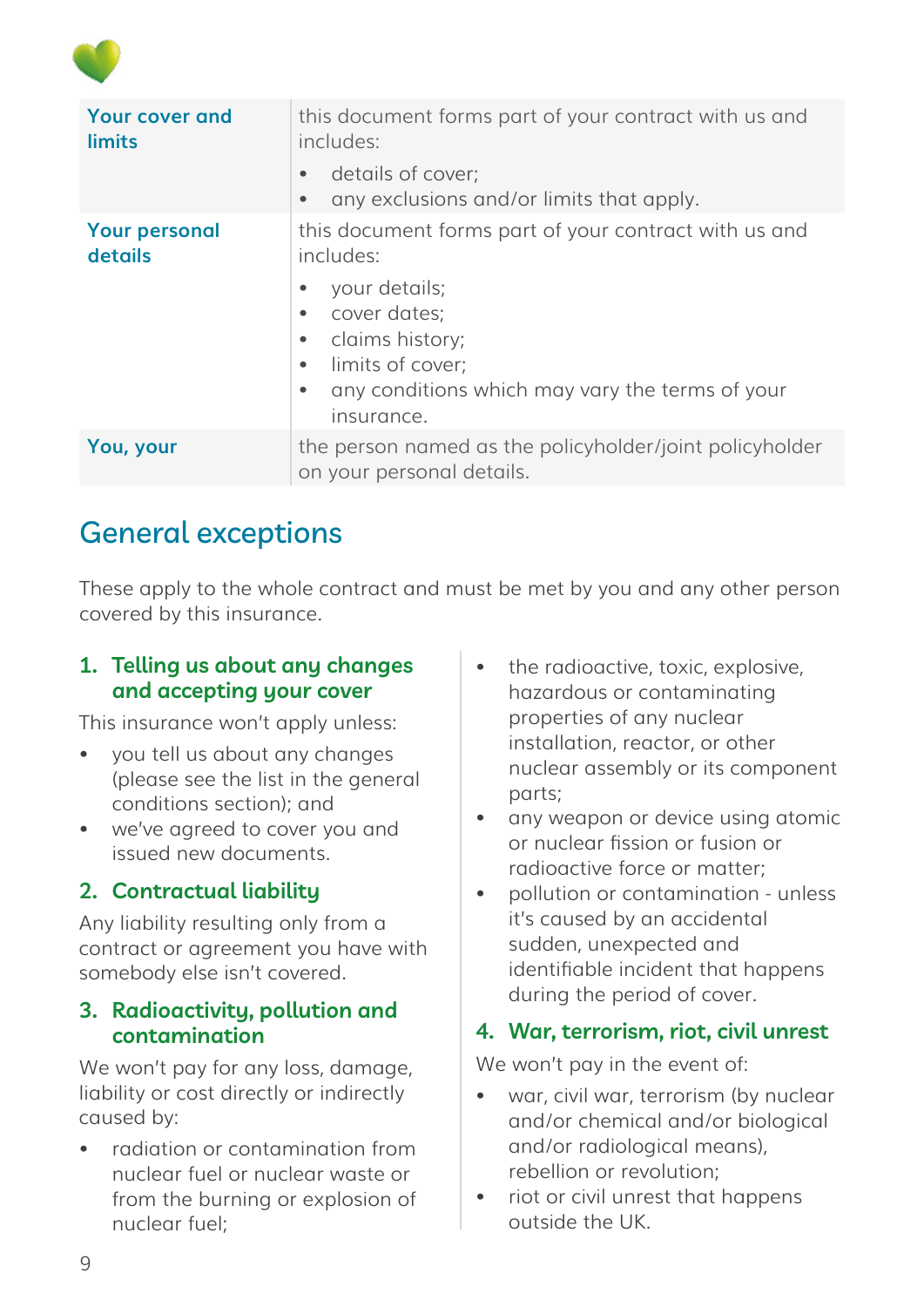# General exceptions - continued

#### **We will not pay for**

- any reduction in value;
- any loss or damage which results indirectly from anything insured by this policy;
- any indirect loss such as loss of earnings or travel expenses;
- the removal of tree stumps or their roots, where we have agreed to remove any fallen trees or branches;
- any loss or damage to caravans, mobile homes or any commercial premises;
- loss or damage deliberately caused by you or your family, or any other persons living in your home;
- any direct or indirect loss or damage caused as a result of your home being used for illegal activities by you or your family;

loss or damage to your computer or smart devices, e.g. tablets, smart phones, smart televisions, caused by hacking or computer viruses.

Any claim arising from:

- anything which happens gradually including deterioration or wear and tear, settlement or shrinkage;
- mildew, fungus, climatic or atmospheric conditions, frost, wet or dry rot;
- any process of cleaning, repair or alteration;
- damage by insects:
- electrical or mechanical failure or breakdown (not applicable to home emergency);
- faulty design, materials or workmanship.

# <span id="page-10-0"></span>General conditions

You and any other person covered by this insurance must meet all the terms and conditions of this contract.

#### **1. Giving us correct and up to date information**

When you buy or amend your policy, please answer all the questions truthfully and to the best of your knowledge for everyone covered under your policy. Your personal details will show the answers you've given – if anything is wrong, you need to correct it as soon as possible.

At renewal, you must also let us know if any of the information has changed - this includes any claims, and/or any unspent non motoring criminal convictions for you, anyone living with you or anyone named on your policy.

#### **2. Changes you need to tell us about:**

Please see the list of changes we need to be made aware of under the general conditions for your home.

You won't be covered for any of these changes until we've agreed to give cover and issued new personal details.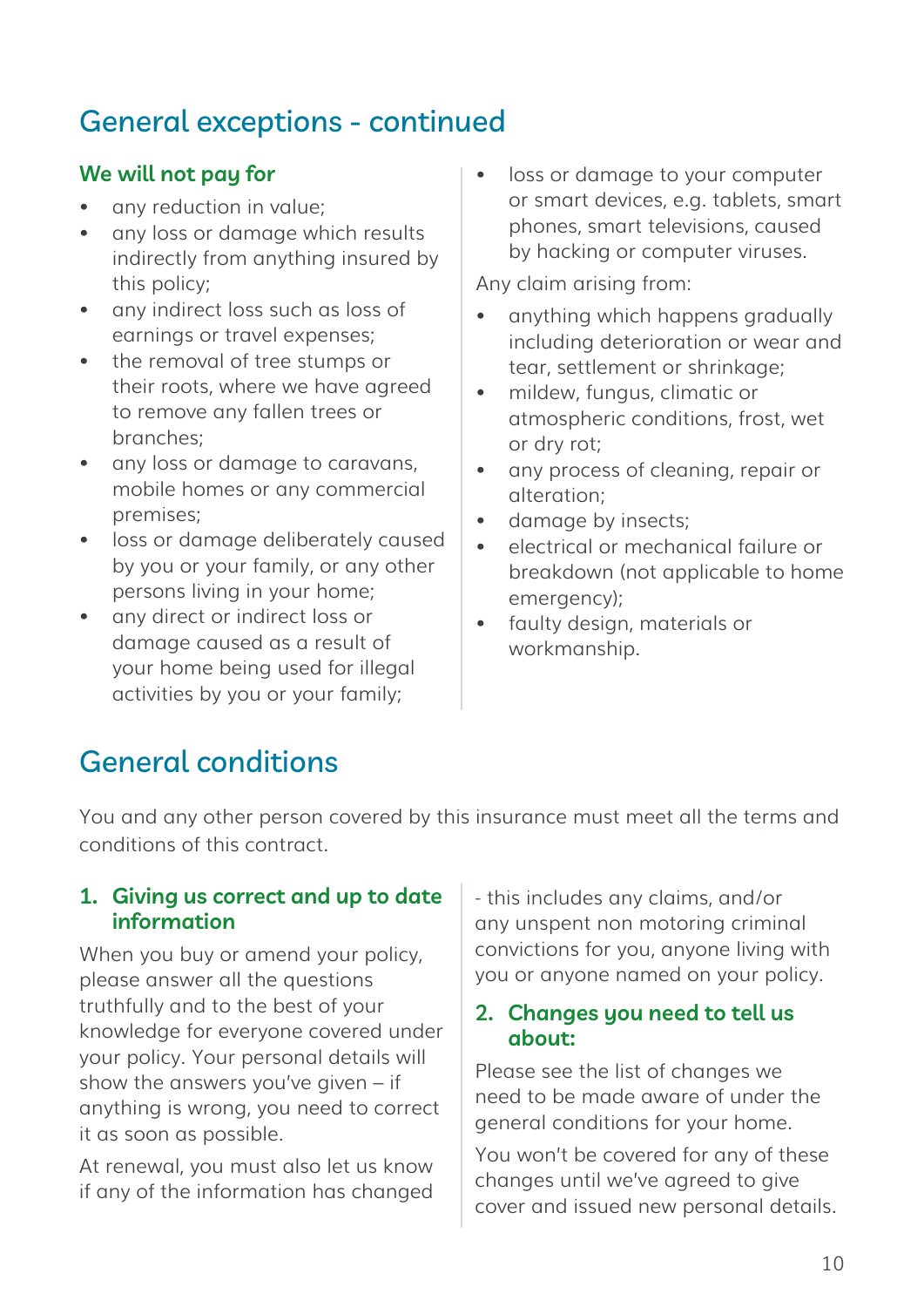

If we agree to your change, it may result in an additional or return premium (an administration charge may apply – these charges are on your personal details).

If you don't tell us about the changes, we may reject the claim or reduce the payments we make. If the change means we can't insure you any longer, we'll give you notice of cancellation ([please see general conditions](#page-13-0)  [section 7 – our rights to cancel your](#page-13-0)  [insurance](#page-13-0)).

You must tell us as soon as possible if:

- your personal details change, such as your name or marital status;
- you move house;
- you start a business from home;
- you change the use of your home e.g you rent it out or take on paying guests;
- you're having building work done;
- the number of bedrooms and/or bathrooms in your home changes;
- the replacement value of your contents increases above the sum shown in your personal details;
- you leave your home unoccupied.

#### **3. Documents and information we might need from you**

To help us validate your details, we may ask you to send us documents, information or allow us to access databases. This could include proof of your address and a copy of your utility bill.

If you don't send us these documents/ information or give us permission to access a database, we may have to cancel your policy.

If we cancel your policy and a refund is due, any charge for the time you've been on cover and our cancellation charge will be deducted.

#### <span id="page-11-0"></span>**4. Misrepresentation, fraud and financial crime**

If you or anyone representing you:

- give us misleading or incorrect information to any of the questions asked when applying for or amending this insurance;
- fail to let us know about changes to the details we have about you or your cover;
- deliberately misleads us to obtain cover, a cheaper premium or more favourable terms;
- send us false documents:
- make a fraudulent payment by bank account and/or card;

#### we may:

- amend your policy with the correct information, apply any relevant terms and conditions, collect any additional premium (including any administration charges). If you pay monthly, you'll need to pay any additional premium in full, it can't be added to your instalments;
- reject a claim or reduce the amount of payment we make;
- cancel or avoid your policy (treat it as if it never existed), including all other policies you have with us and apply a cancellation charge.

Where fraud is identified, we'll also:

- not return any premium paid by you;
- recover from you any costs you've caused us to pay;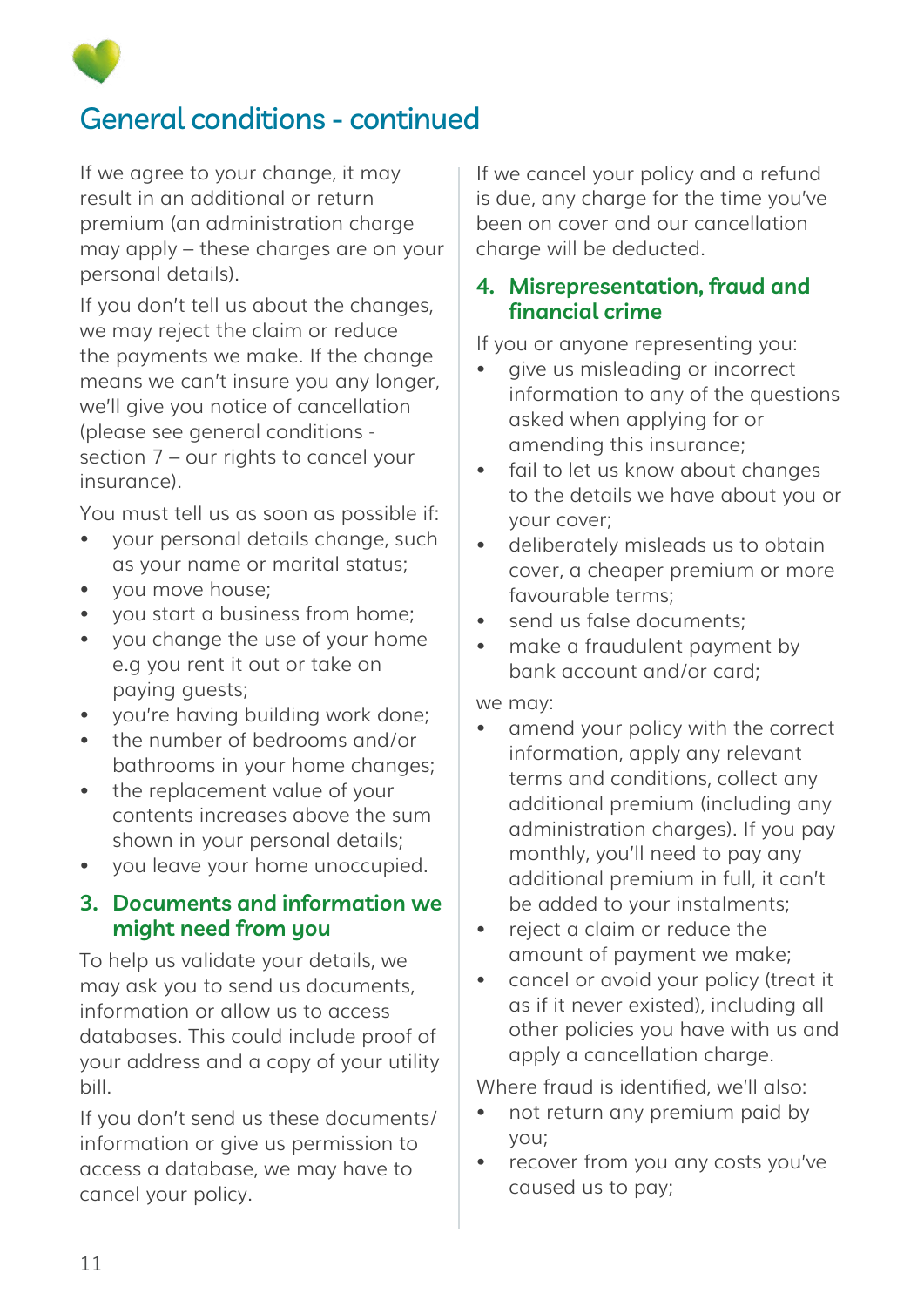• pass details to fraud prevention and law enforcement agencies whose members may access and use this information. Other insurers may also see this information.

#### **4.1 Claims fraud**

If you or anyone representing you gives us misleading or incorrect information when making a claim or part of any claim that is fraudulent, false or exaggerated, you will lose all benefits under this policy from the date of the fraudulent claim(s). We will cancel the policy and retain all premium you've paid for this policy. We may also:

- reject the claim or reduce the amount of payment we make;
- cancel all other policies you have with us and retain all premiums you've paid;
- get back from you any costs you've caused us to pay; and
- pass details to fraud prevention and law enforcement agencies whose members may access and use this information. Other insurers may also see this information.

#### **5. Accident and claims procedure**

You or any other person covered under this insurance must:

- give us full details of the incident as soon as possible;
- let the police know as soon as possible if your home or its contents are stolen or vandalised;
- tell us if any lost or stolen property is subsequently recovered:
- send us all communications from other people involved, without replying;
- immediately tell us about and send to us, any notice of intended prosecution, inquest, fatal inquiry or any writ, summons or process without replying;
- co-operate and give us all the information relevant to your claim to help us validate and process it such as purchase receipts, valuations, photographs and reports;
- help us to pursue a recovery (where applicable) against a third party.

You must not, without our consent:

- negotiate or admit responsibility; or
- make any offer, promise or payment; or
- make your own arrangements for repair or replacement.

We're entitled to:

- have total control to conduct. defend and settle any claim; and
- take proceedings, in your name or in the name of any other person claiming under this insurance, at our own expense and for our own benefit to recover any payment we've made or to pursue a claim for damages.

We won't make any refund or pay for any claim where we are legally prevented from doing so, for example by a court order or sanction.

#### **6. Other insurances**

If any loss, damage or liability is covered by this insurance and another insurance policy, we'll only pay our share. This condition doesn't apply to public liability cover.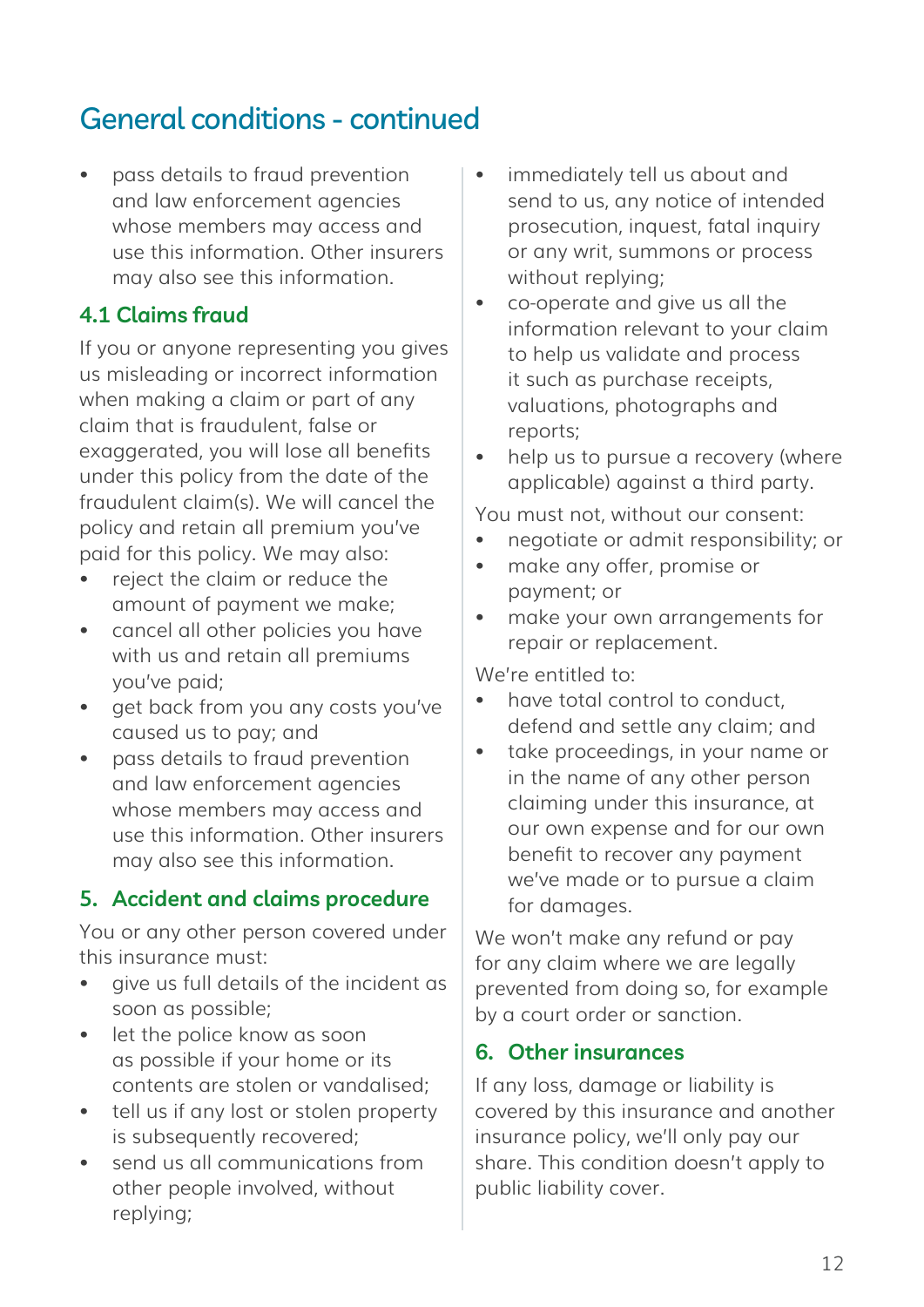

#### **7. Cancellation**

#### <span id="page-13-0"></span>**Our rights to cancel your insurance**

We'll cancel your insurance by giving you 7 days' notice if:

- we find any misrepresentation or any attempt to gain an advantage under this policy to which you're not entitled, [please see section 4 of](#page-11-0)  [general conditions](#page-11-0);
- we find you or anyone covered under this policy is involved in, or associated with, fraud and/or financial crime;
- you don't pay the premium or a monthly payment when we've asked for the money by a certain date;
- you or anyone else insured hasn't met the terms and conditions in this document including those on your personal details;
- your circumstances have changed and we can't insure you;
- you behave inappropriately for us to continue your insurance, e.g. if you harass or show abusive, threatening, racist, sexist or any other anti-social or discriminatory behaviour towards our staff.

We'll send you a letter or email letting you know the cancellation date and the reason why we're cancelling your insurance.

If you've just taken out the policy or renewed and haven't paid any premiums, we'll cancel your insurance back to the start/renewal date. If you've paid premiums, we'll refund any money you've paid less a charge for the time you've been on cover and apply a cancellation fee.

You may not get a refund of your premiums if you've made a claim or we identify misrepresentation, fraud or financial crime. If you pay monthly, you must still pay us the full balance of your annual premium.

#### **Your rights to cancel your insurance**

You can cancel any time before your start date and will not be charged.

At the start of your insurance, you have 14 days to check you're happy with the policy you've bought. If you're not, just let us know before the 14 days are up. If you do this within 14 days of when you receive your documents, we'll refund any money you've paid less a charge for the time you've been on cover.

You can cancel your insurance cover at any time. We'll refund any money you've paid less a charge for the time you've been on cover and apply a cancellation fee if this is after the first 14 days. If you've made a claim then no refund will be paid. If you pay monthly, you must still pay us the full balance of your annual premium.

All the charges can be found on your personal details.

#### **Cancellation at renewal**

You'll receive your renewal quotation around 3 weeks before your renewal date. The quotation will show your annual premium and any changes that may apply.

If you haven't chosen the automatic renewal option, you'll need to contact us before your renewal date to continue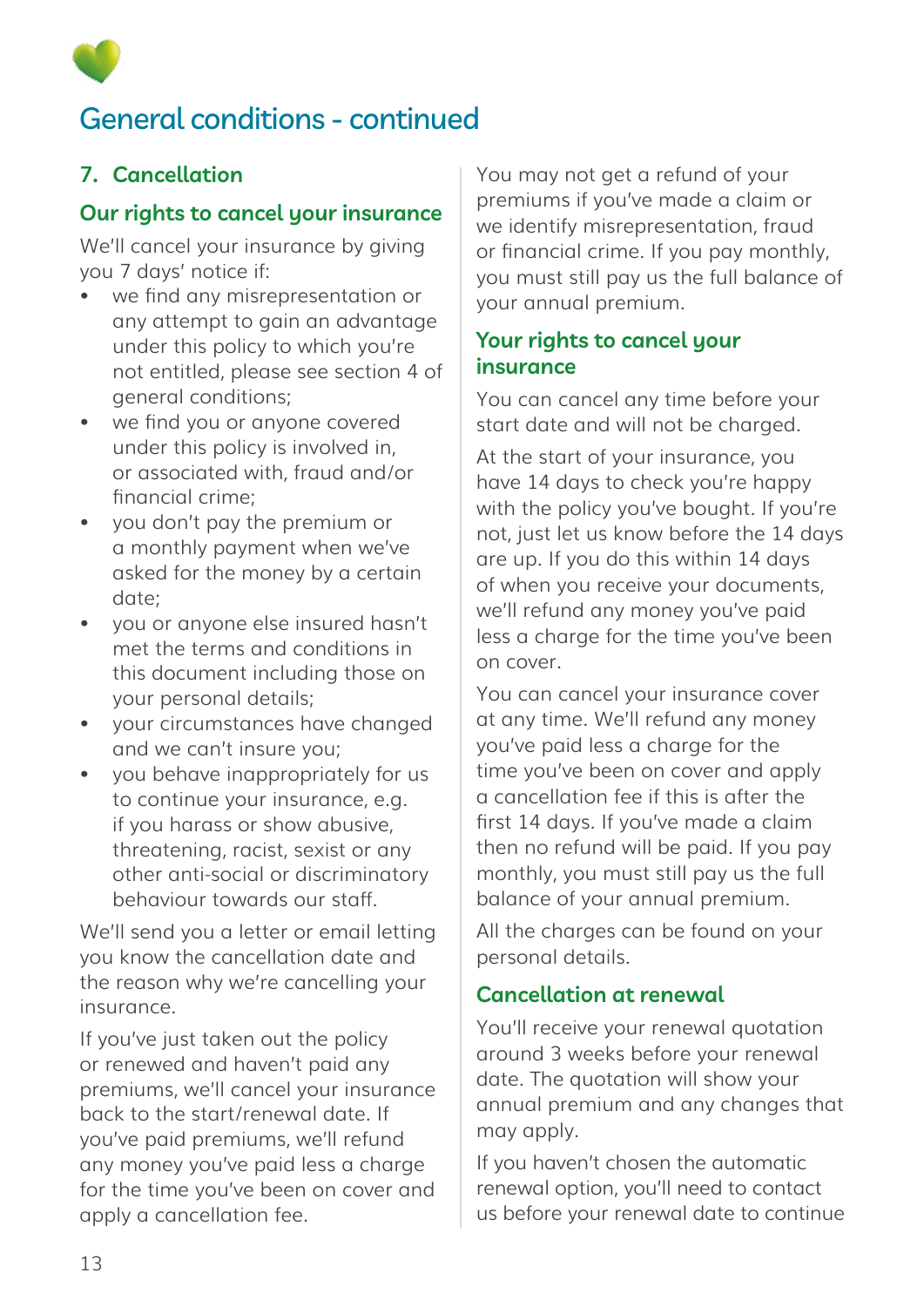your insurance. If you've asked us to automatically renew your policy, we'll use the payment details you've previously given us and renew before the expiry date. If your card details have updated, your card provider may let us know.

If you want to cancel your insurance or change the way you pay, you must tell us before the renewal date. If you renew, but then change your mind, if you tell us before the renewal date, we'll refund what you've paid. If you cancel after the renewal date, we'll refund any money you've paid less a charge for the time you've been on cover and apply a cancellation fee if this is after 14 days. Any refund sent to you will be within 7 days of you asking to cancel.

#### **Renewal of your policy**

We reserve the right to not invite the renewal of your policy – this could be because you no longer meet our eligibility rules or a change to our eligibility criteria means we can no longer insure your home.

#### **8. Insurance premiums**

All premiums include insurance premium tax where applicable. You may also have to pay other taxes or costs, for example if the premium is reimbursed by an employer it may be classed as a taxable benefit in kind. If so you'll need to pay this tax or cost yourself.

#### **9. Premium payment by instalments**

If we agree for you to pay your premium by monthly direct debit or a similar agreement, you must pay

the deposit we ask for and keep your monthly payments up to date;

• If you make a claim, we may take any money that's due to us before paying the claim.

#### **10.Administration charges**

Your personal details shows when we'll apply our administration charges. It will be added to any premium or taken from any refund that may be due.

#### **11.The law that applies to your insurance**

The law of England and Wales applies to your contract with us. If you live in Guernsey or Jersey, the law of these islands will apply.

#### **12.Care of your property**

You or anyone in charge of your property must take care to:

- Maintain your property in a good condition; and
- protect your property from damage or loss; and
- recover lost property.

You must give us or our agents access to examine your property.

#### **13.Joint policyholder**

- ioint policyholder's can make changes to policies, including cancellation of the policy;
- if the policy is being paid by instalments, any change that results in an additional premium being due, will need agreement from the policyholder to add the payment to the credit agreement;
- if the policyholder's circumstances change, a new policy may be offered to the joint policyholder.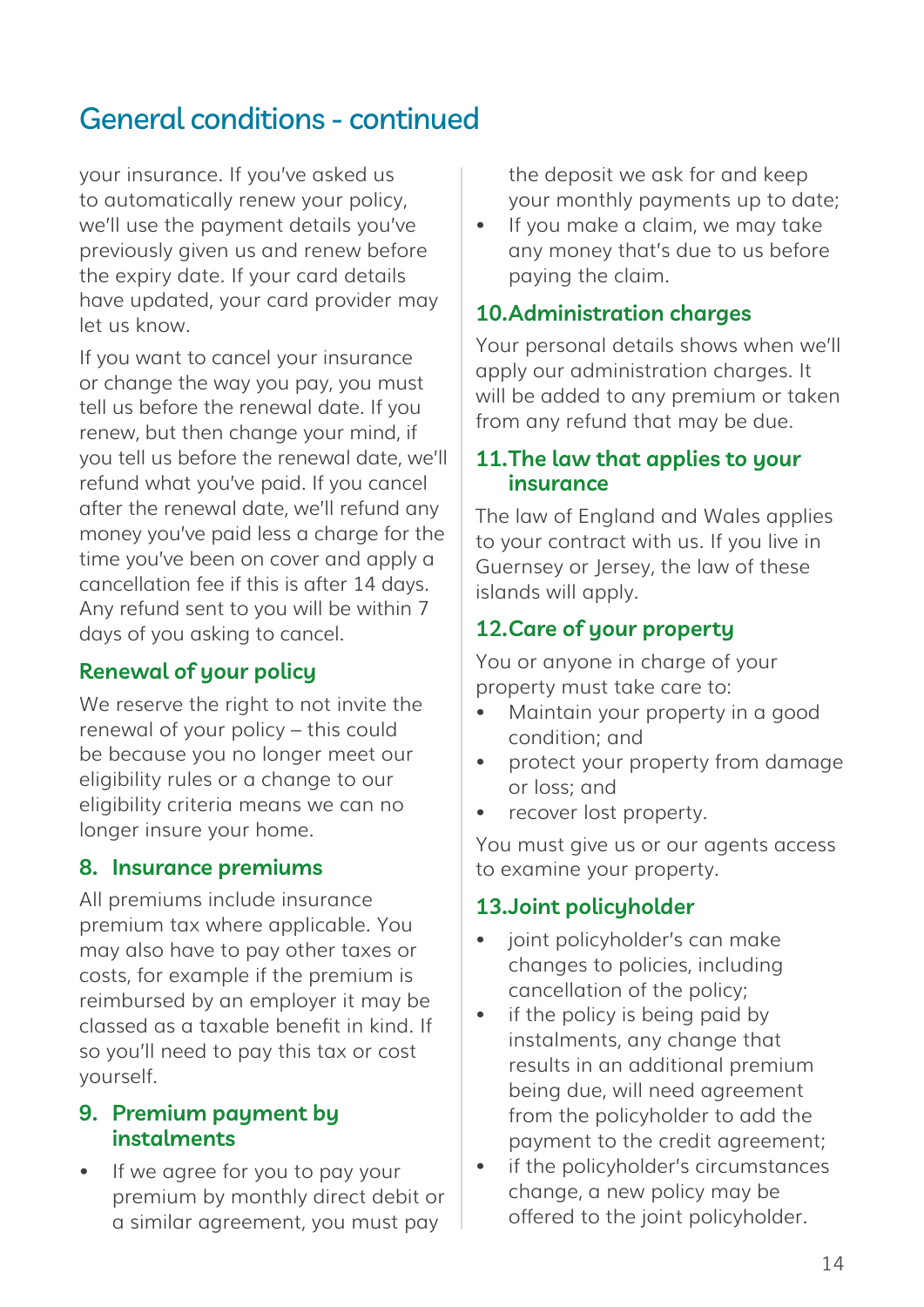

# <span id="page-15-0"></span>How will my claim be settled?

If the loss or damage is covered by this insurance we'll agree with you to:

- arrange for repair or replacement using one of our suppliers; or
- pay the cost of repair; or
- make a cash payment.

We'll pay the full cost of any repair or replacement, including any architects' and surveyors' fees, demolition, removal of debris or local authority costs we have agreed to pay. Repairs completed by our approved suppliers as a result of a claim covered by this insurance are guaranteed for 12 months.

If the damage to the building/contents is not to be rebuilt/replaced or repaired, or the building/contents were not in a good condition when damage occurred, we'll pay the lower of:

- the cost of repair or replacement less an amount for wear and tear; or
- the difference between the value on the open market immediately before the damage and its value after the damage.

You cannot claim for new items if the repair is economically possible or if you replace the item with a second hand one.

#### **Cash payments**

If we can offer a repair or replacement through one of our suppliers and you choose not to have the item repaired or replaced or you wish to use your own supplier, we will not pay more than the amount we would have paid our supplier.

If we're unable to offer repair or an equivalent replacement is not available, we'll pay the nearest cash equivalent or

current market value of the item at the time of the loss or damage.

We will not accept any future claim for the same incident if the cash provided was not used to repair the damage or replace the damaged item.

#### **Excesses that apply**

If your personal details shows that you have to pay an excess, this is the amount you must pay as the first part of any claim.

The limit of cover will be applied after payment of any excess.

#### **Matching sets and suites**

#### **Contents, personal belongings and bicycles**

If you make a claim for damage to an item that forms part of a matching set or suite, but we can't repair or replace the damaged items as they're not available, we'll also make a contribution in cash of up to 50% towards the cost of replacing any undamaged items which are part of the same set or suite.

#### **Buildings**

If you make a claim for damage to a bathroom suite or kitchen, but we can't repair or replace the damaged items as they are not available, we'll also make a contribution in cash of up to 50% towards the cost of replacing any undamaged items which are part of the same set or suite.

We won't pay the cost of replacing or altering any other undamaged items solely because they form part of a set or suite, this includes groups or collections of items of the same design, nature or colour.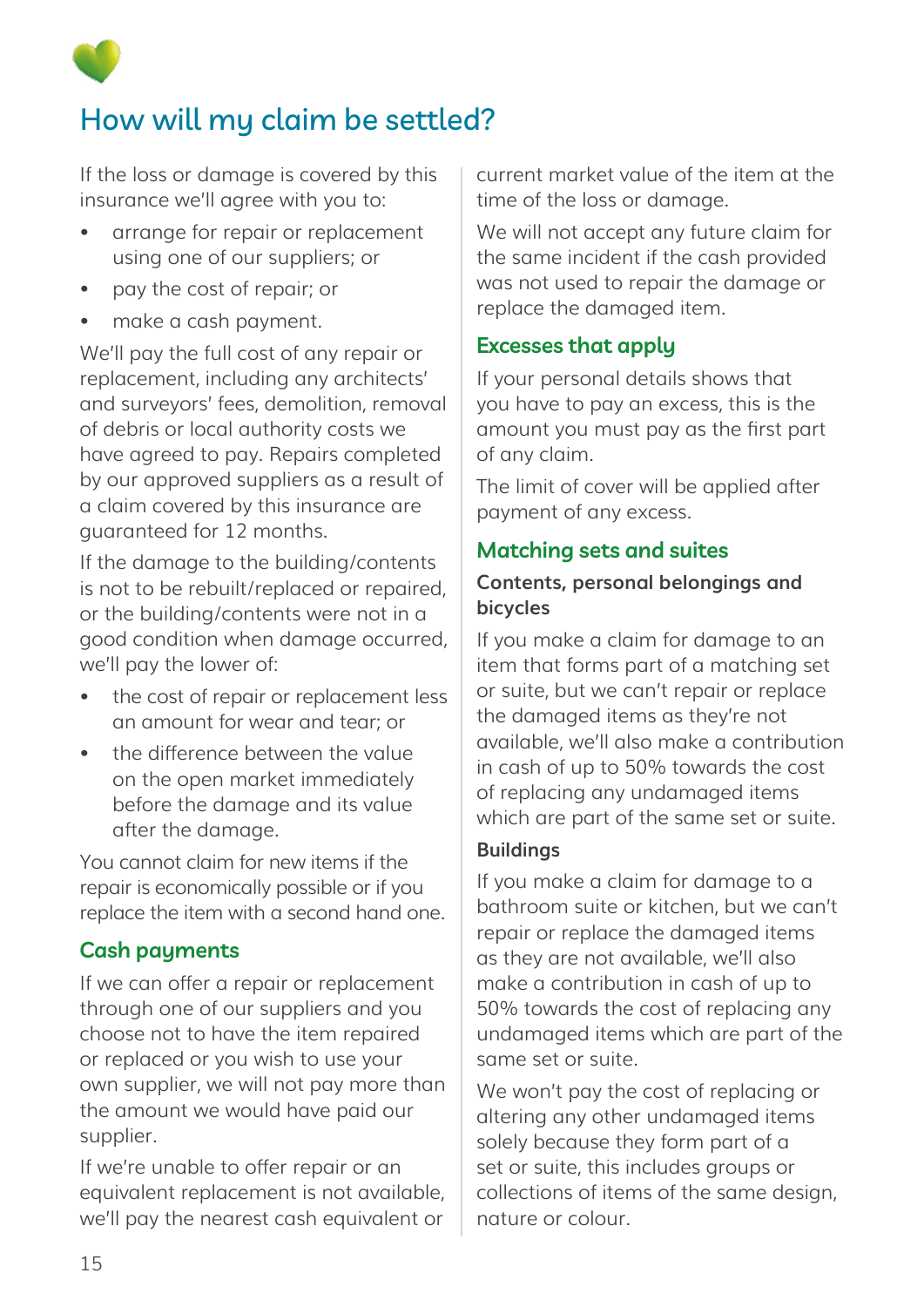# How will my claim be settled? - continued

#### **Flooring**

If you make a claim for damage to fitted or matching flooring/carpet, but we can't replace or repair the damaged items as they are not available, we'll make a contribution in cash of up to 50% towards the cost of replacing the undamaged floor/carpet in the adjoining room.

If the damage is to stair flooring/ carpeting we'll replace the entire hall, stair and landing areas if the undamaged matching hall and/or landing flooring is no longer available. We won't contribute towards replacing any undamaged flooring.

#### **Proof of value and ownership**

In the event of a claim for any valuable or jewellery item shown on your personal details, you will need to provide proof of its value and ownership of that item. This evidence must be in the form of a professional valuation or purchase receipt. Failure to provide this evidence could affect the outcome of the claim.

#### **Limit of cover**

The limit of cover shown on your personal details must represent the full replacement value of all your contents as new.

This contents limit must include all your contents within your home, your valuables, entertainment items, personal belongings taken away from your home and your bicycles, including your specified items.

You must tell us if the value of your contents increase beyond the limit of contents cover stated on your personal details. Please ensure that the limit of

cover for your personal belongings is adequate.

#### **Under insurance**

If the limit of cover is less than the full replacement cost of the contents of your home, we'll reduce the amount claimed in proportion with the under insurance. For example, if the limit of your contents cover is equal to 75% of the amount needed to replace all the contents, we'll pay only 75% of your claim.

#### **Index linking**

The buildings & contents limit of cover may be increased during the period of insurance in line with the House Rebuilding Cost Index prepared by the Royal Institution of Chartered Surveyors, the Retail Price Index or another suitable index if this is not available.

You must let us know immediately about any alteration to the building which increases the value beyond the limit of cover shown on your personal details.

We may update your contents limit of cover when your policy is due for renewal. This does not apply to personal belongings or bicycles. We'll not reduce the limit of cover if the Retail Price Index falls.

**Your policy does not cover claims arising from wear and tear or gradual deterioration. It's your responsibility to keep your home, contents, personal belongings and bicycles in good condition. If you don't do this, we may reduce the amount we'll pay in the event of a claim, or the claim may not be covered. Please read the General conditions and General exceptions sections of this booklet for further details.**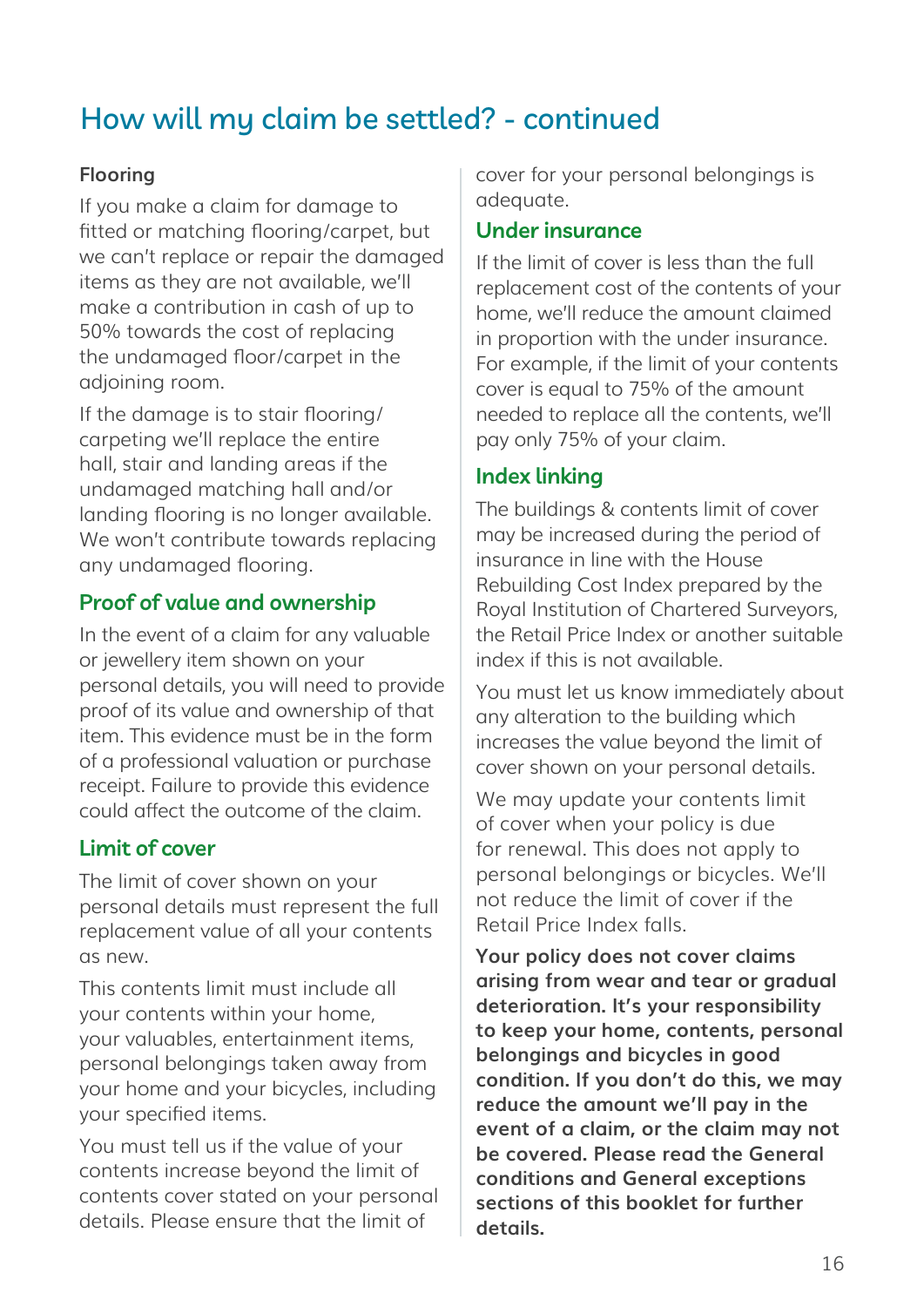

# <span id="page-17-0"></span>A summary of our privacy policy

Liverpool Victoria Insurance Company Limited is the data controller of any personal information given to us about you or other people named on the policy, quote or claim. It is your responsibility to let any named person know about who we are and how this information will be processed.

Liverpool Victoria Insurance Company Limited is part of Liverpool Victoria General Insurance Group (LVGIG), and LVGIG is part of the Allianz Group. More information can be found at **[www.lv.com/insurance/terms/lv-companies](http://www.lv.com/insurance/terms/lv-companies)**.

If you have any questions about how we use your personal information, view our privacy policy at **[LV.com/GIDATA](http://LV.com/GIDATA)**, if you don't have access you can write to us as at: GI Customer Support, LV=, County Gates, Bournemouth, BH1 2NF.

You can also contact our Data Protection Officer: Data Protection Officer, 57 Ladymead, Guildford, Surrey, GU1 1DB, or via email at **[GIdataprotection@LV.co.uk](mailto:GIdataprotection%40LV.co.uk?subject=)**. Under data protection law, you have rights we need to make you aware of. The rights available to you depend on our reason for processing your information.

You have the right to:

- access the personal information we hold about you, or anyone on the policy
- correct personal information you think is inaccurate or to update information you think is incomplete
- have personal information deleted in certain circumstances
- restrict us processing personal information, under certain circumstances
- receive personal information in a portable format. This only applies to information you have provided to us
- object to us processing personal information, under certain circumstances You can also ask us to review an automated decision.